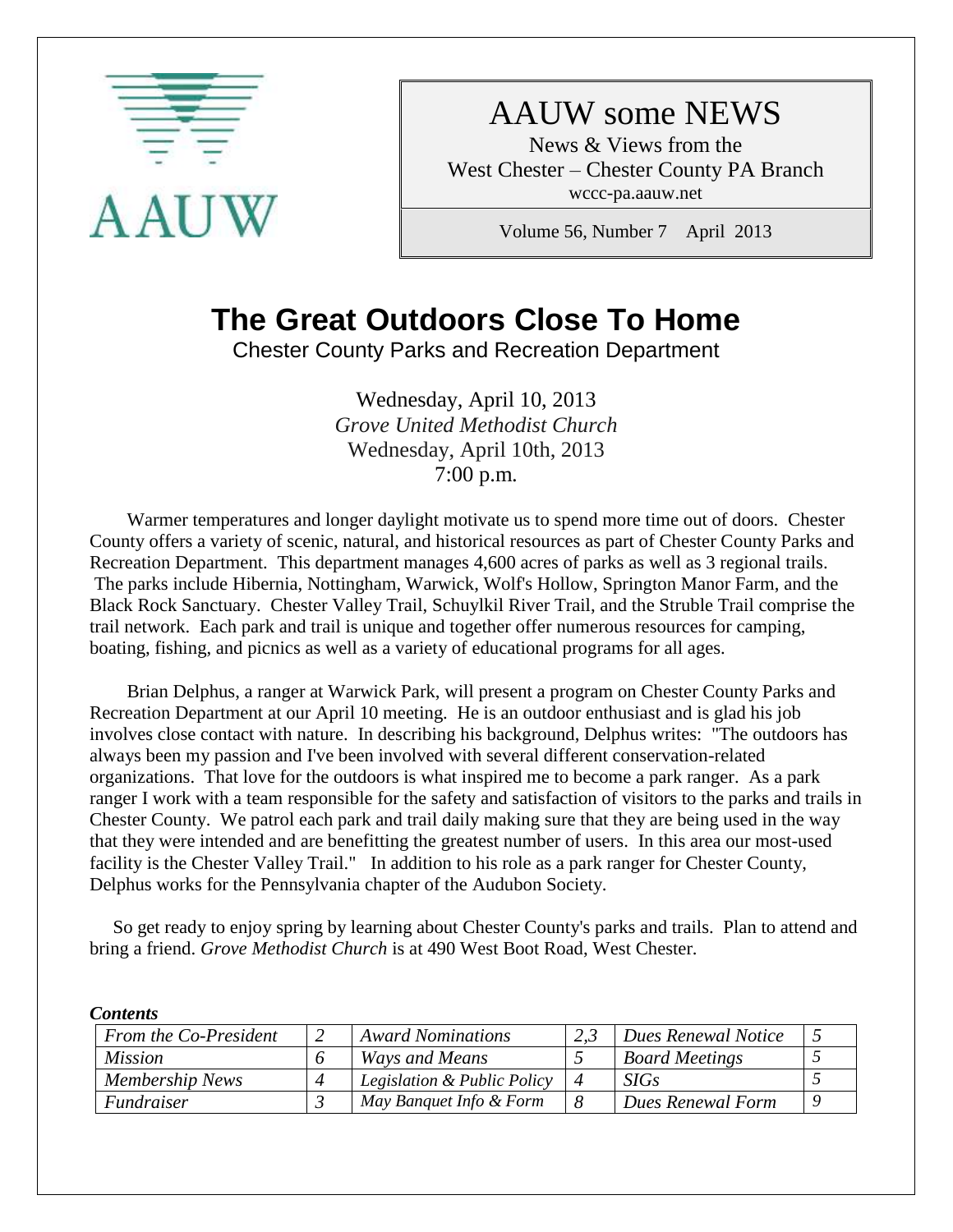## *From the Co-President*

Dear Members,

If things keep going this way, we might have to find a bigger meeting hall! That's really just a joke, but we have been fortunate this year to have our membership grow by more than 15% already and it is only mid-March as I write this letter!

Very little of that growth, as I am sure you know, is due to luck. The bit of luck involved is that we have a membership chair, Jane Schultz, who has set high goals for the branch and for herself and who continues to seek new ways to attract vibrant women who share the mission, vision, and goals of AAUW. Her drive (no pun intended!) this year has allowed us to make the strides we have been working toward for many years.

But a larger membership is both good news and bad; first is the good news. Our branch can enjoy more financial support as well as a greater diversity of talent and abilities with a broader membership, and more members will be available to take leadership positions in the future. And the bad news is really not so bad we will require leaders who can guide a larger and more diverse membership until such time as the new members have gained the experience to take on those leadership roles.

I always have believed that good leadership is the key to any successful body of human beings whether that body be countries, states, towns, schools, churches, organizations, or even families. It is defining what good leadership looks like and identifying good leaders that are the difficult tasks! That is why I encourage each and every one of you, regardless of your own opinion of your leadership abilities or aptitude, to take the chance here, in the very safe setting that is AAUW West Chester-Chester County, to test your leadership skills.

Perhaps it will begin with just a stint as a Special Interest Group chair or as a project chair or perhaps you will be asked to serve as an officer or co-officer. Without giving the opportunity a chance, you may never fully

realize that you have the ability to be part of our marvelous garden of women who bloom together and help each other to blossom, too. We need the talents of all of you no matter how small you might believe those to be! I know in my heart that the right combination of women will agree to share the duties needed to tend our garden and allow it to continue to grow and influence our surrounding county in ways that will improve the lives of women and girls. We are all relying on YOU!!

Sincere thanks!

Fran Pierce Co-President

> *Mark your calendar… Annual Meeting & Spring Banquet May 8th See Page 8 for details*

## **And the Nominees are…**

*Submitted by Fran Pierce*

Thanks to all of you who sent in nominations for our annual awards that will be announced at the banquet on May 8 at the West Chester Country Club. Here are the nominees for our 2013 awards:

*Outstanding Woman* – Awarded to a member for meritorious service to the branch and the community over multiple years.

- Donna Eaves
- Norma George
- Nancy Rumfield
- Mary Smith

*TEAL Award -* Granted in recognition of recent-term contributions by an unsung member who exemplifies the spirit of AAUW.

- Sandy Alexander
- Valerie Connors
- Ann Duerr
- Tamara Hollins

*Peg Anderson Award* – Recognizes a longstanding member who has served in many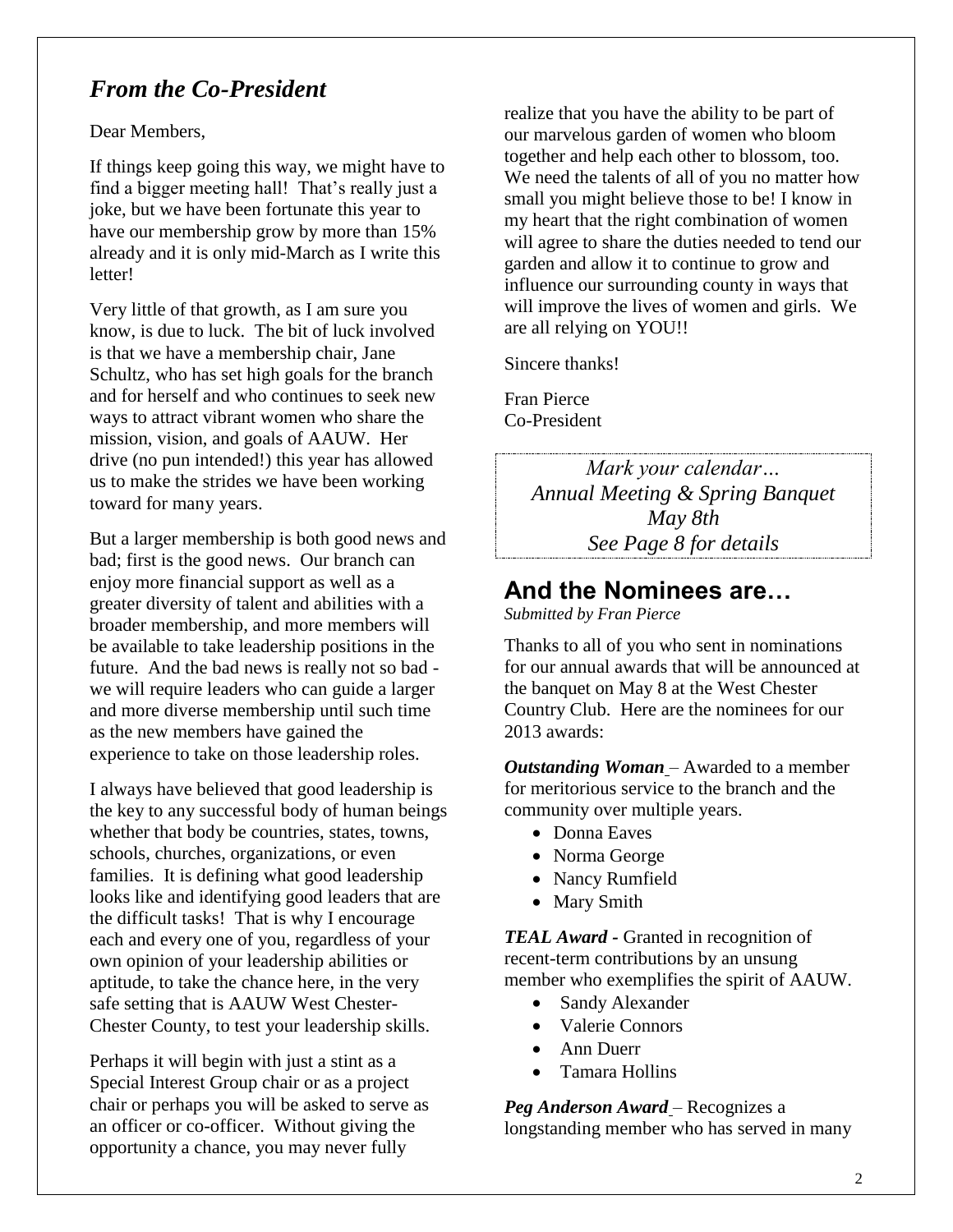capacities over the years and who continues to work in the background to inspire and support those who are now leaders and members.

- Donna Eaves
- Norma George
- Yvonne Peiffer
- Mary Smith

*Gateway to Equity* – Given to an organization in the community that has advanced equity for women and girls through advocacy, education, philanthropy, or research.

- 1. Chester County Fund for Women & Girls
- 2. Girl Scouts of Southeastern Pennsylvania
- 3. Mommy's Light

## **Nominations for Offices**

Here is the list of those who have graciously offered to run for offices for next year.

*Co-President -* Dorothea LaVigne *Co-Vice President of Programs* - Peggy Staarman *Co-Vice President of Membership* - Carol Habig

A special thanks to our Nominating Committee: Molly Scott, Kay Philipps, Sue Ciorletti, Roni Mullen and Elaine Burgess.

## **Makers: Women Who Make America**

If you missed this remarkable documentary on PBS, you can view it online at

[http://www.makers.com/documentary/.](http://www.makers.com/documentary/) It tells the story of the impact women have made over the past 50 years. The AAUW website declares, "The interviews are insightful, personal, often funny, and reflect the wide variety of experiences and perspectives relating to feminism, women's rights, and success. With so many groundbreakers and leaders at both national and community levels, it is not surprising that there are many faces familiar to AAUW among the MAKERS cast."

To read about the AAUW fellows who are part of the documentary, go to [http://www.aauw.org/2013/02/25/meet-your](http://www.aauw.org/2013/02/25/meet-your-makers/)[makers/](http://www.aauw.org/2013/02/25/meet-your-makers/) .



## **Flower Power Fundraiser**

Flower Power Fundraising is a fun and easy way to raise funds for our branch. The spring catalog features bulbs and roots that you can plant in spring for flowers that bloom from summer through fall – Grecian Windflowers, freesias, dahlias, and many more. If you are not a gardener but like flowers, take a look at the Dahlia Mixture (Item 90064) that grows in patio containers too! Surprise your friends with spring gifts wrapped in earth-friendly gift wrap infused with wild flower seeds that they can plant (Item 90084). There is something for everyone.

There are two ways to place orders: *Catalog Sales* - After browsing through the Flower Power catalog distributed at the March Program Meeting, fill out the order form that was included with the packet. Place the order form and payment (cash or checks made to AAUW-WCCC) in the provided envelope and return to us at the April Program Meeting. If you cannot attend the April Program, orders may be mailed to Molly Scott but must reach her no later than April 10th. **The deadline for catalog sales is April 10th .** *Online Sales* - Browse the catalog and order directly online at [http://www.flowerpowerfundraising.com/camp](http://www.flowerpowerfundraising.com/campaign?campaign_id=13971) [aign?campaign\\_id=13971](http://www.flowerpowerfundraising.com/campaign?campaign_id=13971) or click on the "flower" on the homepage of our website http://wccc-pa.aauw.net/. Once you are on AAUW-WCCC account page, just follow the step by step directions. **The deadline for online sales is April 26th .** 

AAUW-WCCC receives 50% profit on every sale. Funds will be used for programs, scholarships, GETT, and other activities. "Dig in" and help make this a successful fundraiser for our branch!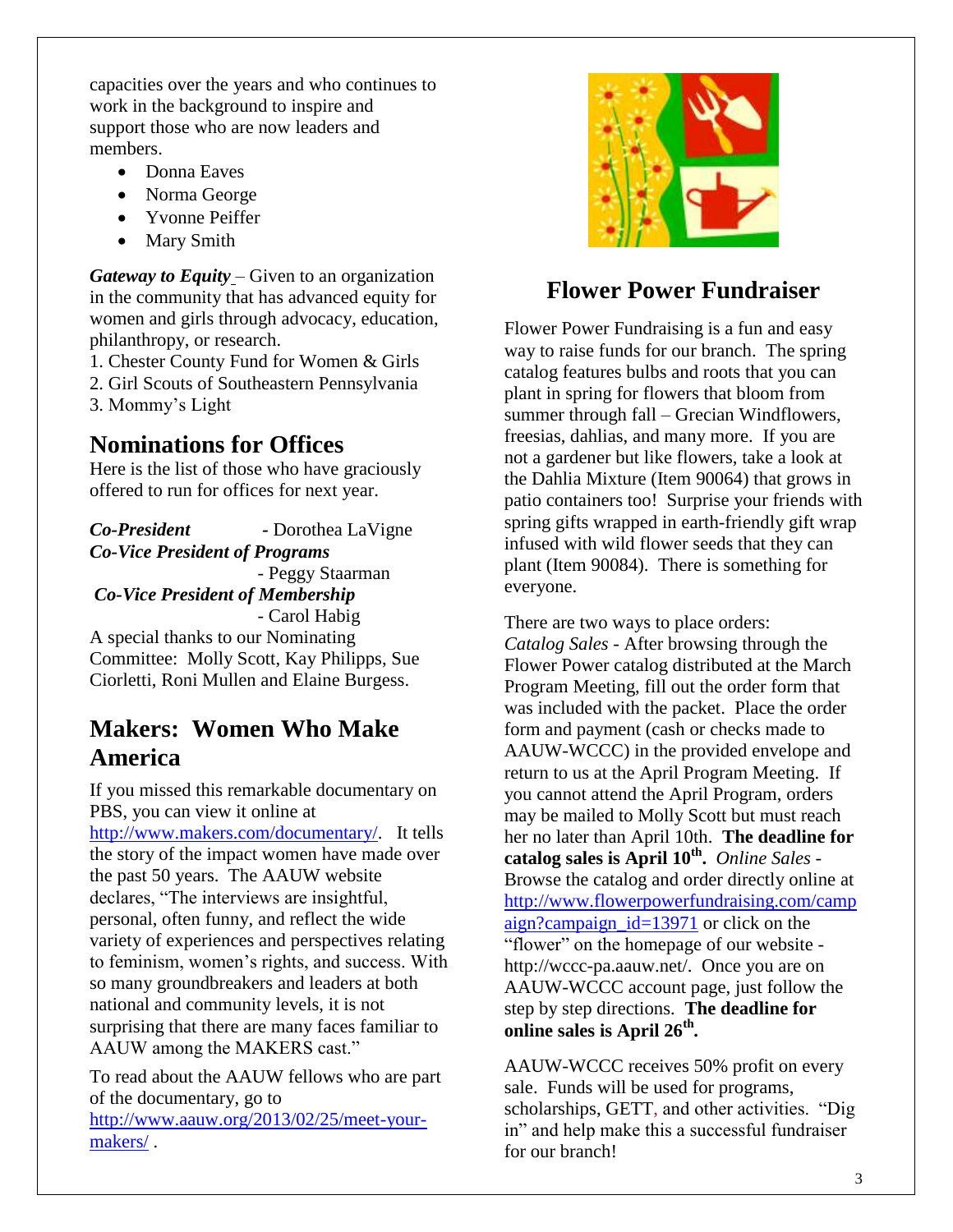## **Legislation and Public Policy (LAPP)**

By Peggy Staarman

Fifty years after the passage of the Equal Pay Act, women are still feeling the effects of unfair compensation from college to retirement. After factors known to affect earning such as college major, grade point average, hours of work, and occupation, the pay gap narrows but doesn't disappear. About 7% of the gender pay gap cannot be explained by any of these factors. The Equal Employment Opportunity Commission received about 30,000 complaints of sex discrimination.

In 1996, the National Committee on Pay Equity (NCPE) created "Equal Pay Day" as a public awareness event to highlight this gap in wages between men and women. Since the Census Bureau didn't release wage figures until August or September, the leadership decided to select a Tuesday in April as Equal Pay Day. NCPE selected Tuesday to emphasize how far into the work week women must work to earn what men earned the previous week. The April date also avoided religious and other holidays. (Please visit the NCPE website for additional information: [www.pay-equity.org.](http://www.pay-equity.org/))

To publicize Equal Pay Day and our concern about the lack of pay equality, our AAUW branch is continuing its partnership with West Chester University by holding a Pay Equity Bake Sale on Tuesday, April 9, this year's "Equal Pay Day". The event will be held at the Sykes Student Union Lobby on Rosedale Avenue, West Chester from 11:00 am to 2:00 pm. The proceeds will benefit the Women's Center and Association for Women's Empowerment at the University. If you volunteered to bake, please deliver your items to Peggy Staarman (307 Benning Lane, Downingtown) by 5:00 pm on Sunday, April 7. If you volunteered to help on April 9, please arrive at the Sykes Student Union at your designated time.

The League of Women's Voters is looking for volunteers to register voters on Saturday, April 6 between 11:00 am and 3:00 pm at the Exton

Mall. Please call Mary Lou Dondero at 610- 692-3299 if you can help.

Our committee will join forces with larger groups promoting public education support involving students. Please contact a LAPP committee member for more information. Finally, President Obama signed into law the renewal of the Violence Against Women Act. He said, "The law strengthens the criminal justice system's response to crimes against women, including domestic violence, sexual assaults, and trafficking." AAUW worked hard for the passage of this bill.

# **Membership News**

*Welcome to our newest members!*

*Jennifer Schultz*

|             | Home Address: 8816 Ridge Avenue #6 |
|-------------|------------------------------------|
|             | Philadelphia, PA 19128             |
| Profession: | Supervising Attorney,              |
|             | <b>Community Legal Services</b>    |
| Degrees:    | Boston University, BA              |
|             | Cornel University, JD              |
| Phone:      | 484-354-5681 (c)                   |
|             | 215-227-2420 (o)                   |
| E-mail:     | jschultz@clsphila.org              |
| Interests:  | cooking, travel, crafts            |

#### *Kathy Deutsch*

|             | Home Address: 216 Woodland Drive |
|-------------|----------------------------------|
|             | Downingtown, PA 19335            |
| Profession: | <b>Retired Teacher</b>           |
| Degrees:    | Kutztown University, BS          |
|             | Kutztown University, M. Ed.      |
| Phone:      | 610-269-9848 (h)                 |
|             | 484-883-0354 (c)                 |
| E-mail:     | deutschdollars@gmail.com         |
| Interests:  | gardening, travel, reading       |

#### **Member Update!--New Information**

*Mary Dorsey-Bunnell* Home Address: 1044 Galbreath Avenue Upper Chichester, PA 19061

#### *Laura LaBuda*

Home Address: 26 Bluff Road Thorndale, PA 19312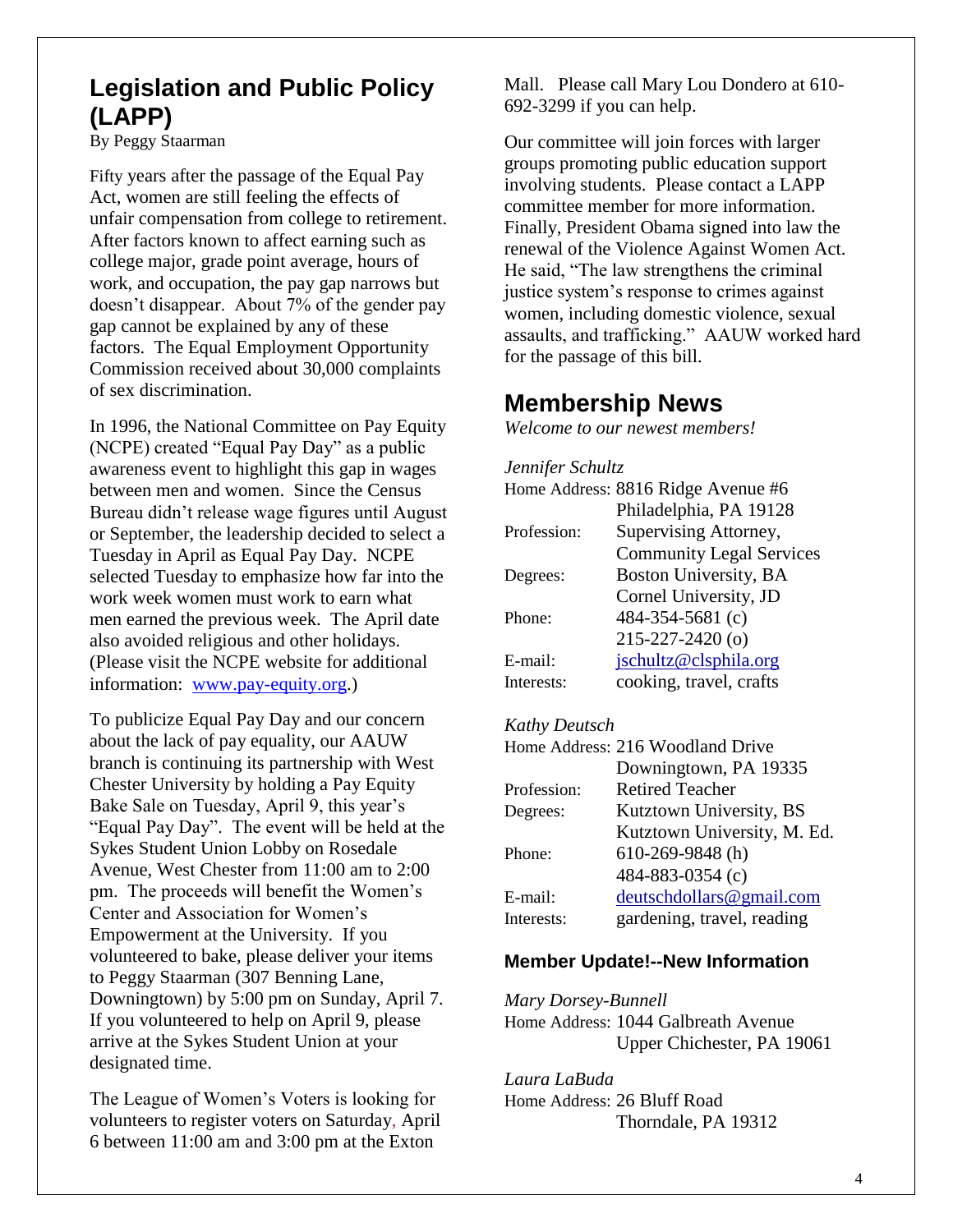# **AAUW Membership Renewal**

*Dues Renewal Notice (see page 10)*

It's time to renew your annual AAUW dues. Please continue your membership in AAUW, our vital organization for the promotion of equity, education, and self-development for women and girls.

Payment of dues is for the membership period **July 1, 2013 through June 30, 2014**. *Mail the attached membership renewal form and check to:* Jane Schultz

1300 Amstel Way West Chester, PA 19380-5818

#### *Make check payable to:*

*AAUW West Chester-Chester County Branch* for **\$75.00** (life members \$26.00)

**Special Offer**: All members who have paid their dues **prior to** or **at the May Dinner** receive an entry into a surprise gift raffle. Don't delay. Send your renewal today. The raffle winner could be YOU!

## **Ways and Means**

Our fundraising efforts include recycling *used ink cartridges.* Please bring these to the meetings. Mary Smith will be collecting these and dropping off on a regular basis. Email questions to: pangea49@comcast.net.

## **Branch Board Meetings**

All Board meetings are open to the membership and are held at the Women's Center at West Chester University. Meetings begin at 7:15 pm, are over by 9, and are usually on the first Tuesday of the month. The next meeting is on Tuesday, April 2nd.

## **Special Interest Groups Couples Bridge**

Meets the  $3<sup>rd</sup>$  Saturday evening monthly at a member's home. We are a social group and welcome all who like to play. Contact the chair, Carol Habig, at 610-431-9987 or e-mail her at [whabig@verizon.net.](mailto:whabig@verizon.net)

**Lit I, Afternoon Book Discussion**: Meets on the  $4<sup>th</sup>$  Thursday. Please contact Elaine Burgess, 610-383-7018 if you plan to attend.

**Lit II Book Group:** Meets on the 3rd Wednesday of the month. The next meeting will take place on April 17 when the group will discuss the book *Let the Great World Spin* by Colum McCann. The discussion leader will be Lyn Eaton, and the hostess, Marie Dunne. New members are always welcome, and can join the group by contacting Donna Eaves at [610-692-5277](tel:/610-692-5277) or [deaves@live.com.](mailto:deaves@live.com)

**Non-Fiction Group:** Meets every two months. Contact Paula McGinness for upcoming readings and location information. 610-942- 4852 (home) or 610-273-3303 (work) or pmcginness@chesco.com.

#### **Finance Discussion Group**

The Finance Discussion Group meets on the 4th Wednesday of each month at 7:00 p.m. Participants are invited to bring related articles. For information contact: Leslie Olson, 610- 793-2938 or olsonfour@verizon.net.

#### **FIG (Food Interest Group)**

Dining around, usually at a member's home. This group is co-ed, singles welcome. Each member brings a dinner item. The group meets the 2nd Saturday of each month. If interested please contact Donna Eaves at [610-692-5277](tel:/610-692-5277) or [deaves@live.com.](mailto:deaves@live.com)

#### **Great Decisions**

For more information on the Great Decisions group, contact Jacky Page at 610-359-9887 or [martin\\_page@msn.com.](mailto:martin_page@msn.com)

#### **TIG (Travel Interest Group):** *AAUW TIGers*

On *April 9th*, we will travel to West Chester for the WCU Travel Adventures Film "Along the Royal Inca Road" and dinner featuring foods of the area.

On *May 19th*, there will be a guided tour of Kennett Underground Railroad sites. More detailed information will be sent to TIG members. If you are interested in being a TIG member contact Sue Johnston: [sueearlj@verizon.net](mailto:sueearlj@verizon.net) or 610.363.8535.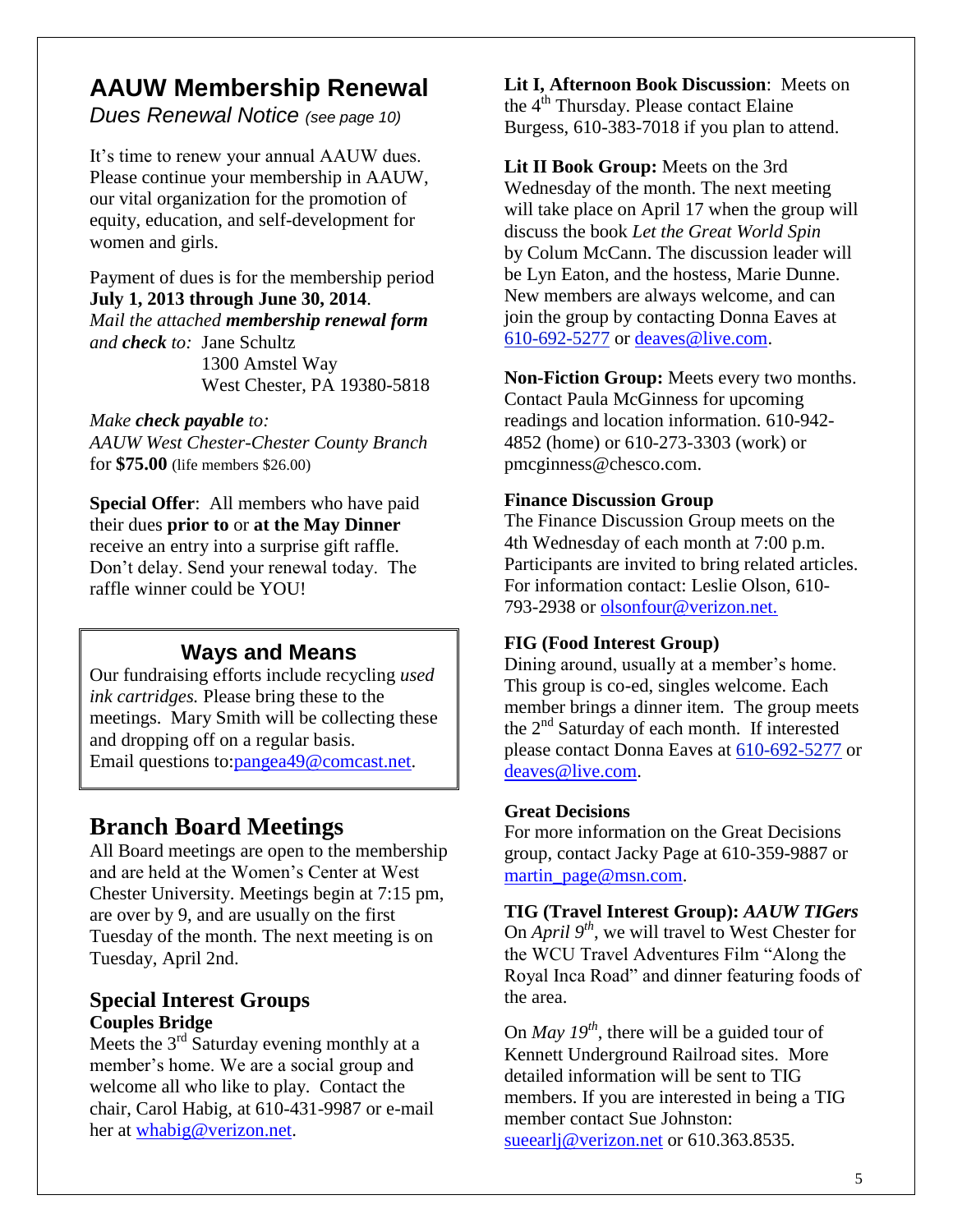#### **Update…Read Your** *Keystoner* **Online**

The Keystoner, the State AAUW Newsletter, has recently switched to online delivery. All members with e-mails are currently signed up to receive The Keystoner online. The most recent edition was sent in February in an emailed notice from the mailbox of the copresident [\(SandraK98@aol.com\)](mailto:SandraK98@aol.com). The e-mail contains a table of contents and a link to a downloadable copy. Just click on the link and enjoy reading about AAUW news and issues from branches in PA. For your convenience, here is the link to February's issue – [http://aauw-pa.aauw.net/files/2013/02/AAUW-](http://aauw-pa.aauw.net/files/2013/02/AAUW-PA-Keystoner-E-News-February-2013.pdf)[PA-Keystoner-E-News-February-2013.pdf](http://aauw-pa.aauw.net/files/2013/02/AAUW-PA-Keystoner-E-News-February-2013.pdf) If you are interested in reading past Keystoner issues, just click on [http://aauw](http://aauw-pa.aauw.net/about-us/keystoner/)[pa.aauw.net/about-us/keystoner/.](http://aauw-pa.aauw.net/about-us/keystoner/)

#### *AAUW Mission Statement*

*AAUW advances equity for women and girls through advocacy, education, philanthropy, and research.*

| Norma George        | Newsletter Co-Editor                |
|---------------------|-------------------------------------|
| 610-872-7567        | ngeorge@cheyney.edu                 |
| Tamara Hollins      | Newsletter Co-Editor                |
| 610-399-2256        | thollins@cheyney.edu                |
| Nancy Rumfield      | Newsletter Co-Editor                |
| 610-399-0388        | nrumfield@gmail.com                 |
| Newsletter email    | aauwsumnews@gmail.com               |
| Fran Pierce         | <b>Branch Co-President</b>          |
| 610-594-0625        | franpierce@verizon.net              |
| <i>Sandi</i> Kwisz  | <b>Branch Co-President</b>          |
| 610-793-3135        | SandraK98@aol.com                   |
| Jean Speiser        | Program Vice-President              |
| 610-692-3227        | JeanSpeiser@gmail.com               |
| <b>Nancy Dore</b>   | Program Vice-President              |
| 610-725-0459        | 4dores@comcast.net                  |
| <b>Jane Schultz</b> | Membership Vice-President           |
| 610-431-3628        | mjschultz46@hotmail.com             |
| Linda Lang          | Recording & Corresponding Secretary |
| 610-738-9678        | lindalang@comcast.net               |
| <b>Molly Scott</b>  | <b>Financial Officer</b>            |
| 484-702-7211        | gollymolly44@gmail.com              |

http://www.aauwchestercountypa.org

#### **Guidelines for** *AAUWsome*

1. Deadline for articles is the  $10<sup>th</sup>$  of the month unless noted in newsletter.

2. Board will develop outline/plan for newsletter.

3. Copies of each article must be sent to the President.

4. Articles should be less then 340 words (1 column in 12 pt.) and sent as .doc (Word) files whenever possible.

5. Program information should be available for publication in the month prior to the event. 6. SIG information should be specific (when,

where, leader, contact info., program or book). 7. Photos should be sent in .jpg format and should be the best quality possible. Leave

cropping to the editors when possible. 8. Editors must keep newsletter to 10 pages or less (5 printed front and back).

9. Editors must consult with President or designee if newsletter is too long.

10. Circulation Chair will determine number of copies to be printed.

11. Board will review and decide list of Friends who receive printed copies.

12. The newsletter should go to the printer by the  $25<sup>th</sup>$  of the month. Copies should include the Circulation Manager, Person who distributes the e-mail version, and, if requested, other named designees.

#### **Help AAUW Save Money**

Each year our editors put together eight informative, attractive, and news filled issues of our *AAUW some* newsletter. At current prices, printing and mailing costs exceed \$1.50 a piece per issue, costing over \$12.00 per member per year. For several years, many AAUW members have received their copies via e-mail. Through e-mail they receive the news as soon as it is published. By eliminating the paper copy, they are also making a contribution to a greener environment. If you are not already receiving *AAUW some* via e-mail and would be willing to do so, please contact Fran Pierce at [franpierce@verizon.net.](mailto:franpierce@verizon.net)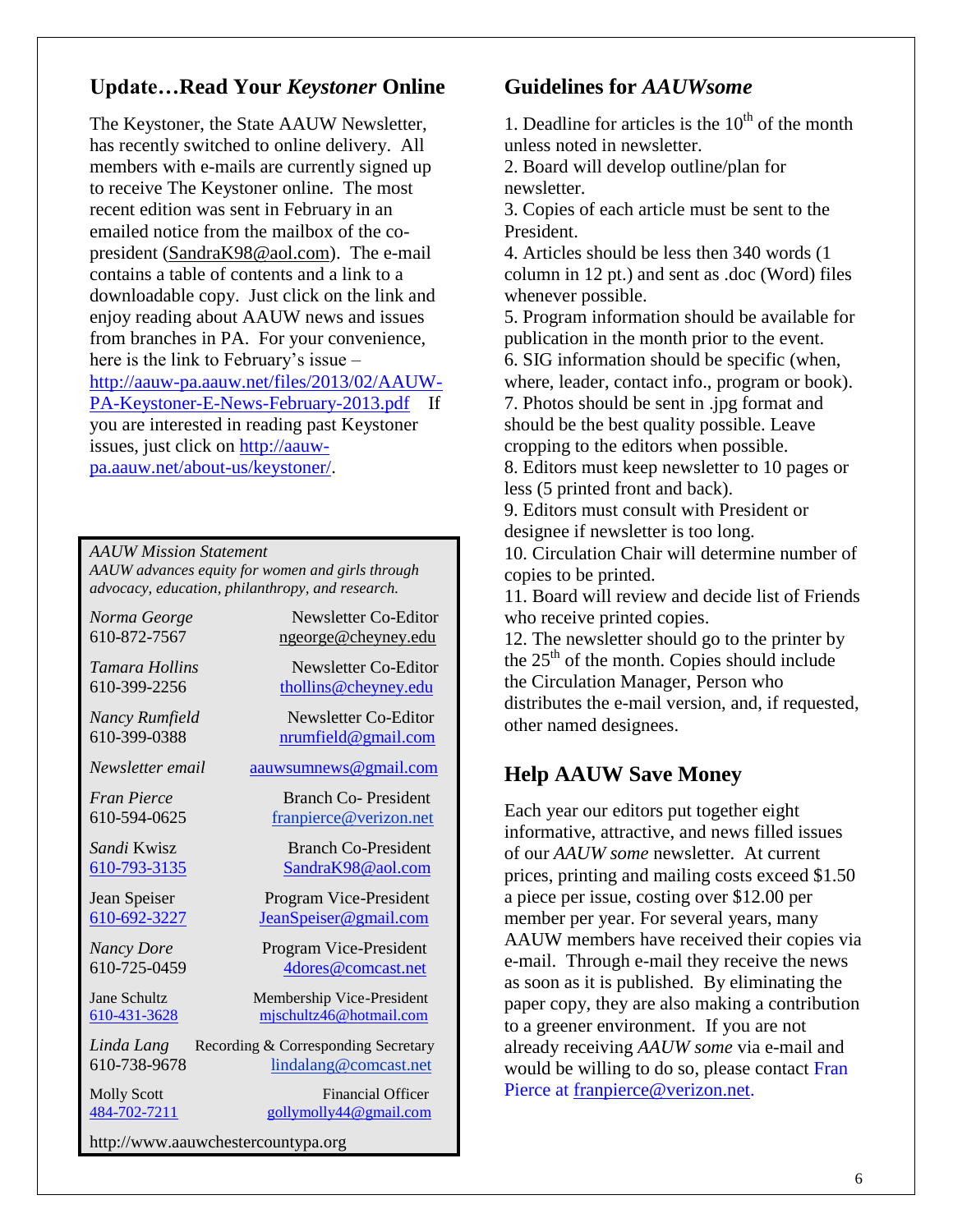## **Membership Outreach**

If you wish to review your records for the *AAUW National association* check out <http://www.aauw.org/> or use the *Helpline Phone* at 800-326-2289

Once you have accessed the site go to the Member Center. You will need your Membership Number to change your record information (see directions on page 35 of the branch member handbook). In addition, you can find your Membership Number on the address label of the Association publication *Outlook* or on the label of your branch handbook.

*Interested in submitting an article or have information to share?*

## *We need your News!*

The co-editors of *AAUWsome News*, are delighted to bring you this issue of the newsletter, but … *We continue to need input from members!!* Please send *articles* as Word documents. Forward your news articles to the *gmail account:* [aauwsumnews@gmail.com,](mailto:aauwsum@gmail.com) indicating the topic and month in the subject box and cc the President. This is a shared account, so the co-editors can access your email and keep their work or personal mailboxes from getting filled. It also makes collaborating easier.

Remember that articles for a given month of the newsletter are due on the 10th of the preceding month*.* Please provide all necessary information with your submission.



## **Support "Wings for Success"**

Once again, our branch is stepping up to support *Wings for Success* with a donation drive during the month of April. *Wings for Success* is a nonprofit organization located in Frazer, PA. It has benefited 6,500 women by providing essential clothing and accessories to help local women secure employment. Serving southeastern Pennsylvania, *Wings for Success* provides work appropriate clothing that not only prepares each woman for her interview and workplace, but also gives her hope and confidence in her future.

Items will be collected at the **April Program Meeting.**

#### *Ideas for Donations:*

- Costume Jewelry, nice handbags and business dress shoes
- New body shapers and bras
- Scrubs in sizes M, L, XL, XXL, or plus
- Youthful styled black dress pants in sizes 12, 14, 16, 18
- New trouser socks, knee-high stockings, and pantyhose

Please contact Laura La Buda with any questions at [610-888-9509.](tel:/610-888-9509)

\*\*\*\*\*\*\*\*\*\*\*\*\*

"No one has ever become poor by giving." *-Anne Frank, Diary of Anne Frank*

"As we work to create light for others, we naturally light our own way."  *-Mary Anne Radmacher*

"When you learn, teach, when you get, give."  *-Maya Angelou*

#### *Domestic Violence Center*

Our April donations for the Domestic Violence Center will be: Clorox Wipes Swiffer wet or dry refills Women's bathrobes

Contacts: Donna Golden: 610-344-0245; goldendonna@verizon.net or Marie Dunn at 610-431-0641; [marie1227@comcast.net](mailto:marie1227@comcast.net)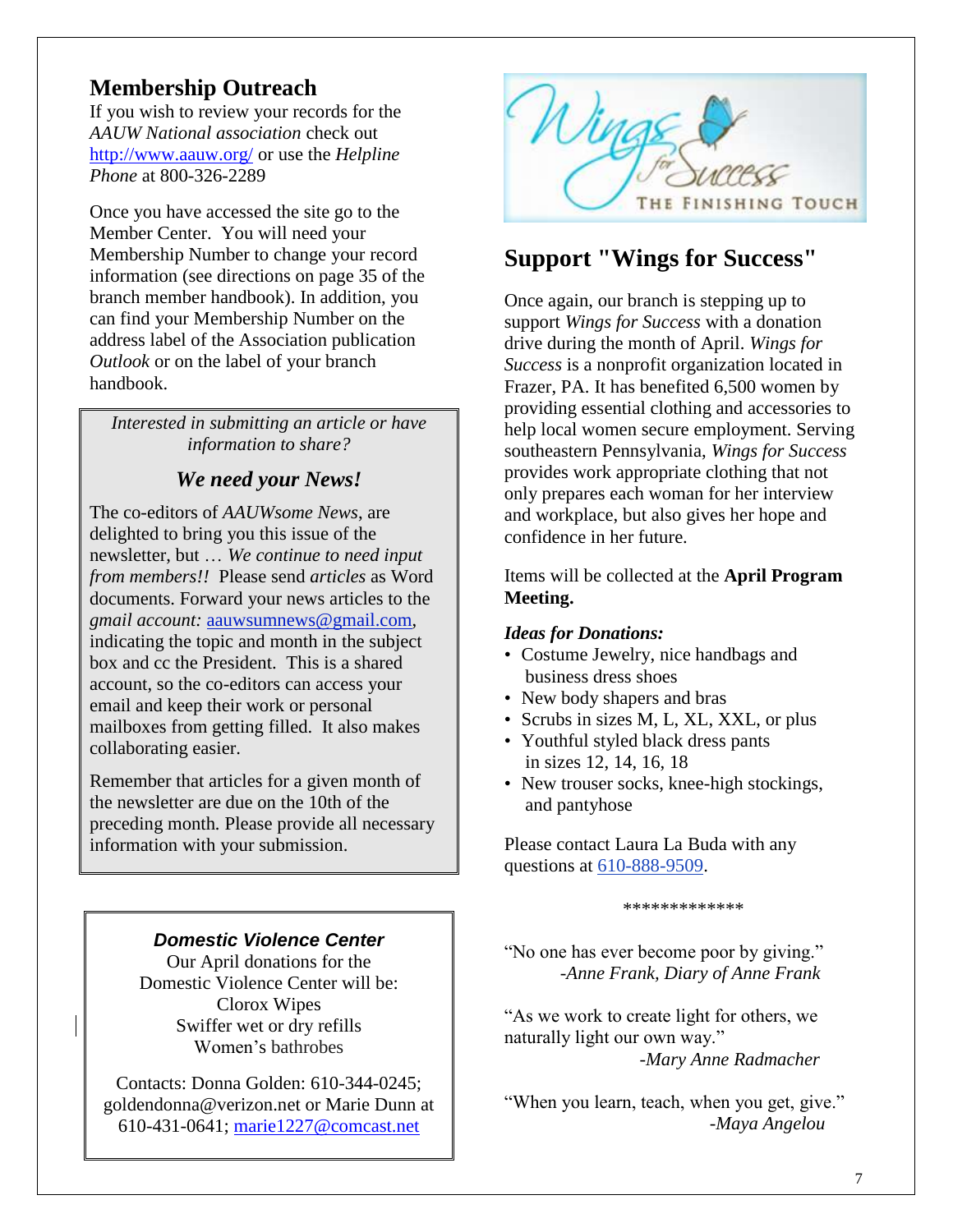

Please Join **AAUW West Chester-Chester County**

#### **For Our**

# **Annual Meeting & Spring Banquet**

**Time:** 6:30 p.m.

**Date:** Wednesday, May 8, 2013

- **Place:** West Chester Country Club 111 West Ashbridge Street\* \**Corner of North High & Ashbridge Streets*
- **Cost:** \$28 per person -- *Same as last year!*
- **RSVP:** Send the form below by *Thursday, April 25, 2013* to:

Phyllis Dunn 1035 North New Street, West Chester, PA 19380  $-OP$ email her at [dunn.phyllis@gmail.com](mailto:dunn.phyllis@gmail.com)

*Join your AAUW friends for our Annual Meeting, Awards Ceremony, and another exciting program featuring a discussion of women musicians.*

Don't forget to BRING A GUEST and receive a free entry in our Membership Development Raffle!

--------------------------------------------------------------------------------------------------------------------- I/We Will Attend *the Annual Spring Banquet* on *May 8* at the West Chester Country Club

*Dinner Choices -- Chicken Capellini:* Boneless breast sautéed with garlic, sundried tomato and spinach, tossed with angel hair pasta  *Salmon Filet Imperial:* Salmon with a Dill Buerre Blanc Sauce

| <b>Name</b>                                                | Chicken<br>Salmon |
|------------------------------------------------------------|-------------------|
| Guest                                                      | Chicken<br>Salmon |
| Phone<br>E-Mail                                            |                   |
| Enclosed is \$<br>@ \$28 Per Person<br><b>Check Number</b> |                   |

**Send a check made out to: AAUW, West Chester, Chester County Branch to Phyllis Dunn, 1035 North New Street, West Chester, PA 19380 or you can pay at the door with exact cash or check but you MUST reserve your spot by May 1 (NO DROP-INS!) by contacting Phyllis at** [dunn.phyllis@gmail.com](mailto:dunn.phyllis@gmail.com)**.**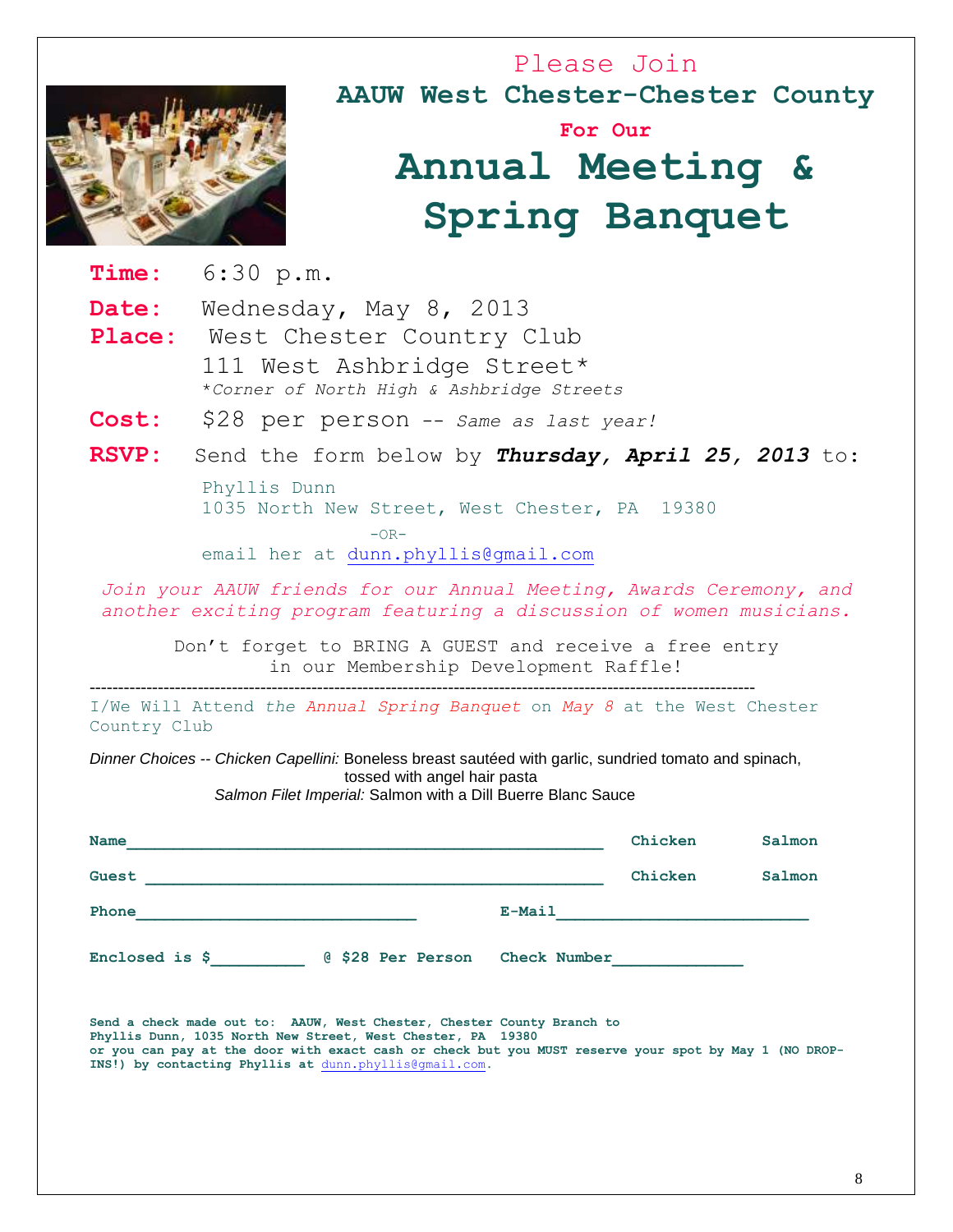AAUW - West Chester-Chester County Branch *RENEWAL MEMBERSHIP FORM* Date: \_\_\_\_\_\_\_\_\_\_\_\_ **Name** (Ms/Mrs. /Miss/Dr.)

|                                                | Last                                                                                                                                                                                                              | First                              |                                                        | "Maiden" Name        |
|------------------------------------------------|-------------------------------------------------------------------------------------------------------------------------------------------------------------------------------------------------------------------|------------------------------------|--------------------------------------------------------|----------------------|
| Preferred first name for handbook              |                                                                                                                                                                                                                   | Name of                            |                                                        |                      |
|                                                |                                                                                                                                                                                                                   | (if you choose to include him/her) |                                                        | Spouse/Partner       |
|                                                |                                                                                                                                                                                                                   |                                    |                                                        |                      |
|                                                |                                                                                                                                                                                                                   |                                    |                                                        |                      |
|                                                |                                                                                                                                                                                                                   |                                    |                                                        |                      |
|                                                |                                                                                                                                                                                                                   |                                    |                                                        |                      |
|                                                |                                                                                                                                                                                                                   |                                    |                                                        |                      |
|                                                |                                                                                                                                                                                                                   |                                    |                                                        |                      |
| <b>College/University</b>                      | <b>State/Country</b>                                                                                                                                                                                              | <u>Major Area of Study</u>         |                                                        | <b>Degree Earned</b> |
|                                                |                                                                                                                                                                                                                   |                                    |                                                        |                      |
|                                                |                                                                                                                                                                                                                   |                                    |                                                        |                      |
|                                                | AAUW Bylaws require that you have at least an Associate's Degree. If you do but you prefer not to list your college and other<br>information above, please check here to verify that you do have a degree. ______ |                                    |                                                        |                      |
|                                                |                                                                                                                                                                                                                   |                                    |                                                        |                      |
|                                                |                                                                                                                                                                                                                   |                                    |                                                        |                      |
|                                                |                                                                                                                                                                                                                   |                                    |                                                        |                      |
|                                                | Will you take the newsletter via e-mail? Yes____ use e-mail address above. No _____ use my mailing address                                                                                                        |                                    |                                                        |                      |
|                                                | Need a ride? (We can't promise but we'll try) ______ Can you provide a ride occasionally? _______                                                                                                                 |                                    |                                                        |                      |
|                                                | Do you have computer experience? Website Design __ Database (which one) __ Desktop Publishing __                                                                                                                  |                                    |                                                        |                      |
|                                                |                                                                                                                                                                                                                   |                                    |                                                        |                      |
|                                                | <u>ACTIVITIES, INTEREST GROUPS AND PROJECTS OF AAUW W.C. - CHESTER  COUNTY</u>                                                                                                                                    |                                    |                                                        |                      |
|                                                | Please check any of the following that you might like to <b>LEARN</b> more about; we will get the information                                                                                                     |                                    |                                                        |                      |
|                                                |                                                                                                                                                                                                                   | to you.                            |                                                        |                      |
| <b>Board Position</b>                          | World Affairs                                                                                                                                                                                                     |                                    | Girls Math Project                                     |                      |
| Programs<br>Membership                         | <b>Finance Discussion</b><br>Book Club 1 (4 <sup>th</sup> Thursday) _____                                                                                                                                         |                                    | <b>Newsletter Production</b><br>Newsletter Circulation |                      |
| Scholarship                                    | Book Club 2 $(3^{\text{rd}}$ Wed PM) ______                                                                                                                                                                       |                                    | Annual Handbook                                        |                      |
| Branch News & P. R.                            | Book Club 3 (Non fiction)                                                                                                                                                                                         |                                    | <b>Branch Website</b>                                  |                      |
| <b>Fund Raising</b><br><b>Political Issues</b> | Bridge (Women)<br>Bridge (Couples)                                                                                                                                                                                |                                    | Girls and Technology<br>Domestic Violence Center       |                      |
| Immigration                                    | Culinary Club                                                                                                                                                                                                     |                                    | Crafts                                                 |                      |

Please complete and return this form with your dues. **If there is anything above that you wish to be kept confidential, please CIRCLE that item.** Membership Renewal is **DUE** no later than **June 30** of each year. *Make Check for \$75.00* (life members \$26.00) payable to *AAUW - West Chester-Chester County Branch*. Payment of dues is for the membership period **July 1, 2013 through June 30, 2014**. Return to:

Travel \_\_\_\_\_ Women's Issues/Legislation \_\_\_\_ Other Ideas? \_\_\_\_\_\_\_\_\_\_\_\_\_\_\_\_\_\_\_\_\_\_\_\_\_\_\_

Jane Schultz, Membership VP Inquiries at 610-431-3628(H) 1300 Amstel Way mjschultz46@hotmail.com West Chester, PA 19380-5818